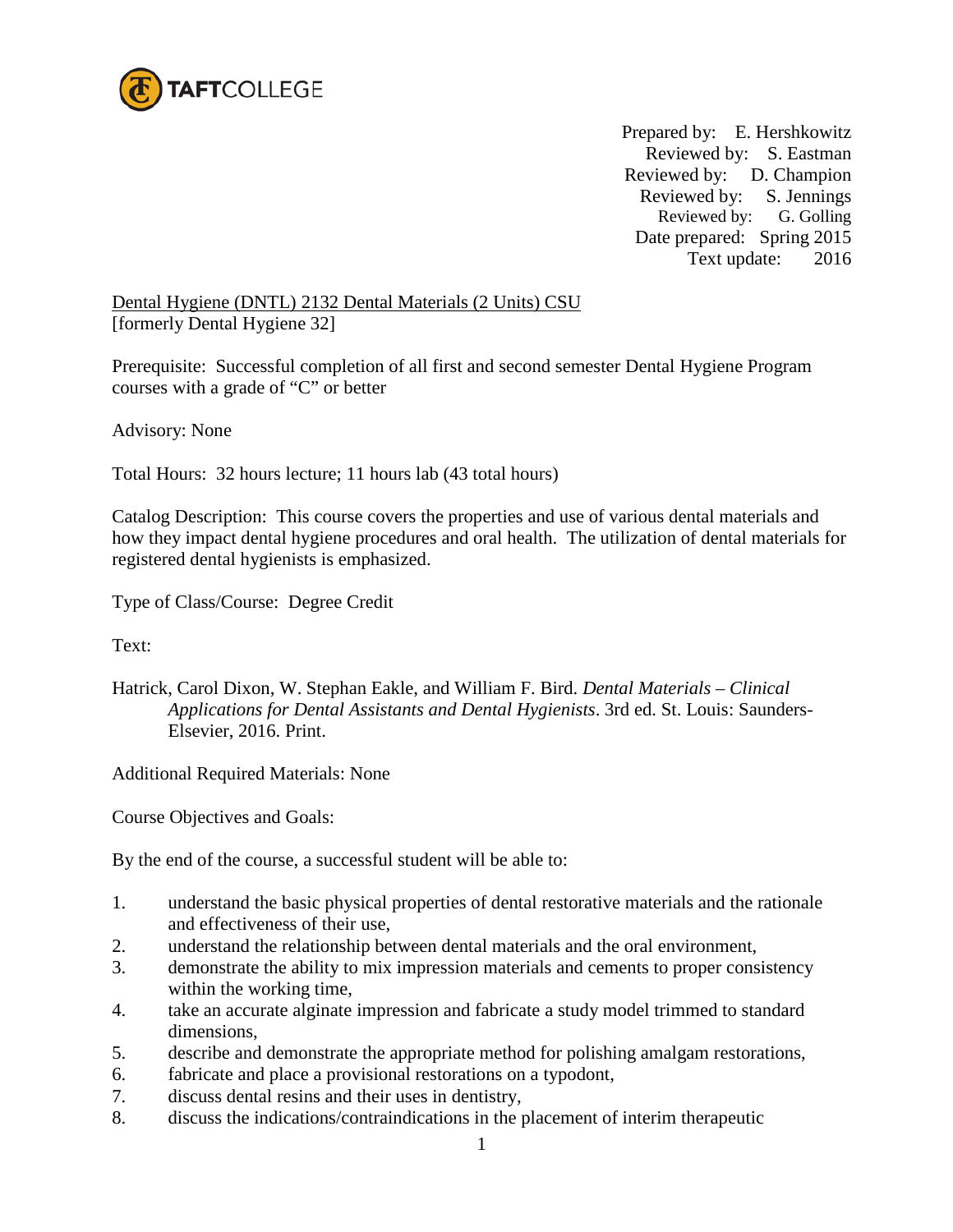

restorations and the proper techniques for placement as specified by the Dental Hygiene Committee of California

9. demonstrate placement of interim therapeutic restorations

Course Scope and Content: (Lecture)

- Unit I Introduction to Dental Materials
	- A. Role of the Allied Oral Health Practitioner and Dental Materials
	- B. Evidence-Based Decision Making
	- C. Historical Development of Dental Materials
	- D. Agencies Responsible for Standards
- Unit II **Oral Environment and Patient Considerations** 
	- A. Biocompatibility
	- B. Biomechanics
	- C. Force and Stress
	- D. Moisture and Acid Levels
	- E. Galvanism
	- F. Temperature
	- G. Retention
	- H. Microleakage
	- I. Esthetics
	- J. Detection of Restorative Materials
- Unit III Physical Properties of Dental Materials
	- A. Physical Structure
	- B. Application
	- C. Composition
	- D. Reaction
	- E. Manipulation
- Unit IV General Handling and Safety
	- A. Materials Hazards in the Dental Environment
	- B. Chemical Safety in the Dental Office
	- C. Acute and Chronic Chemical Toxicity
	- D. Personal Chemical Protection
	- E. Control of Chemical Spills
	- F. General Precautions for Storing Chemicals
	- G. Disposal of Chemicals
	- H. Occupational Safety and Health Administration (OSHA) Hazard Communication Standard
	- I. Bio-Aerosols in the Dental Setting
	- J. Patient Safety

| Unit V | Principles of Bonding |  |
|--------|-----------------------|--|
|        |                       |  |

- A. Basic Principles of Bonding
- B. Clinical Applications of Bonding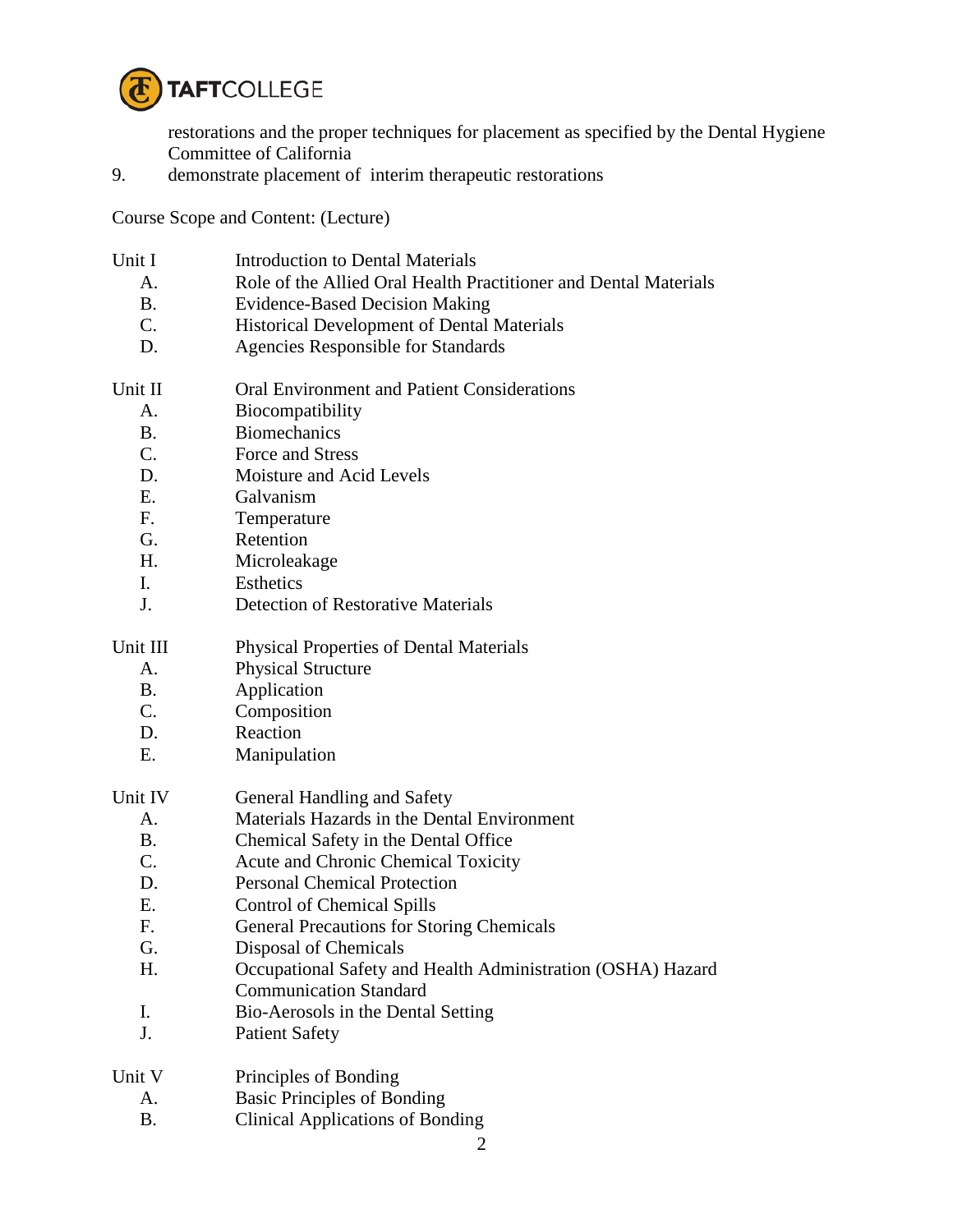

| Unit VI   | Composites, Glass Ionomers and Compomers                                  |
|-----------|---------------------------------------------------------------------------|
| A.        | Composite Resin and Other Direct-Placement Esthetic Restorative Materials |
| <b>B.</b> | <b>Indirect-Placement Esthetic Restorative Materials</b>                  |
| Unit VII  | Preventive and Bleaching Materials                                        |
| A.        | Fluoride                                                                  |
| <b>B.</b> | <b>Pit and Fissure Sealants</b>                                           |
| C.        | <b>Desensitizing Agents</b>                                               |
| D.        | Sports Guards and Bruxism Guards (Splints)                                |
| Ε.        | <b>Teeth Bleaching</b>                                                    |
| Unit VIII | <b>Dental Ceramics</b>                                                    |
| A.        | Dental Ceramics (Porcelain)                                               |
| <b>B.</b> | <b>Shade Taking</b>                                                       |
| Unit IX   | Dental Amalgam                                                            |
| A.        | Composition                                                               |
| B.        | Properties                                                                |
| $C$ .     | Utilization                                                               |
| Unit X    | Casting Metals, Solders, Wrought Metal Alloys                             |
| A.        | <b>Casting Alloys</b>                                                     |
| Β.        | Solders                                                                   |
| C.        | <b>Wrought Metal Alloys</b>                                               |
| D.        | Metals Used in Orthodontics                                               |
| Ε.        | <b>Endodontic Posts</b>                                                   |
| Unit XI   | Dental Implants                                                           |
| A.        | <b>Implant Materials</b>                                                  |
| B.        | Types and Utilization                                                     |
| Unit XII  | Abrasion, Finishing and Polishing                                         |
| A.        | Finishing and Polishing                                                   |
| <b>B.</b> | Finishing and Polishing Procedures                                        |
| C.        | Polishing During an Oral Prophylaxis (Coronal Polish)                     |
| D.        | Safety/Infection Control                                                  |
| Ε.        | <b>Patient Education</b>                                                  |
| Unit XIII | <b>Dental Cement</b>                                                      |
| A.        | <b>Uses of Dental Cements</b>                                             |
| <b>B.</b> | Properties of Dental Cements                                              |
| C.        | Manipulation                                                              |
| D.        | <b>Dental Cements</b>                                                     |
| Unit XIV  | <b>Impression Materials</b>                                               |
| A.        | <b>Impression Trays</b>                                                   |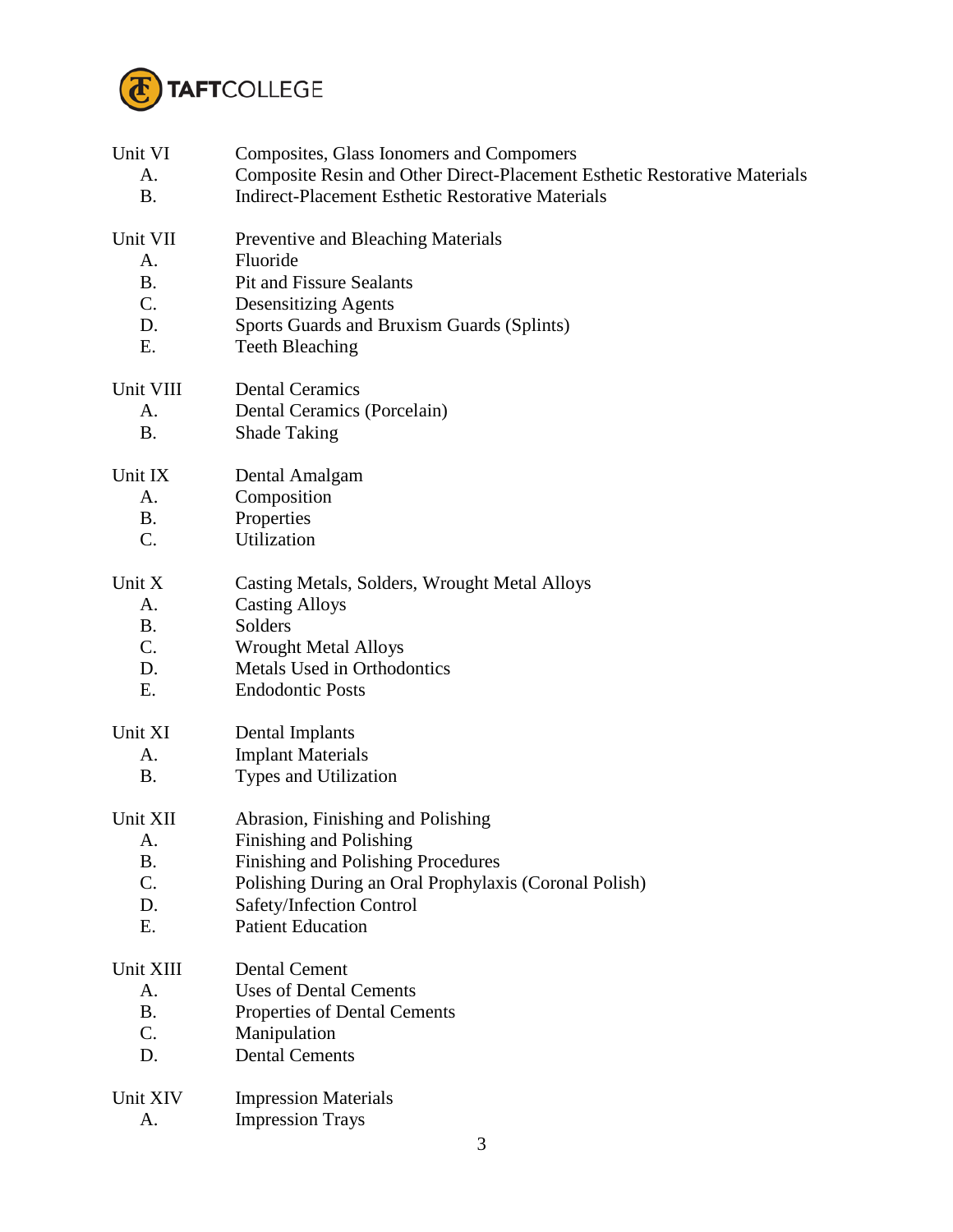

- B. Elastic Impression Materials
- C. Inelastic Impression Materials
- D. Disinfecting Impressions
- Unit XV Gypsum Products
	- A. Properties and Behaviors of Gypsum Products
	- B. Classification of Gypsum Products
	- C. Manipulation

## Unit XVI Polymers for Prosthetic Dentistry

- A. Review of Polymer Formation
- B. Acrylic Resins (Plastics)
- C. Denture Liners
- D. Plastic (Acrylic) Teeth
- E. Characterization of Dentures
- F. Plastics for Maxillofacial Prostheses
- G. Denture Repair
- H. Custom Impression Trays and Record Bases
- I. Care of Acrylic Resin Dentures

Unit XVII Provisional Restorations

- A. Dental Procedures That May Require Provisional Coverage
- B. Criteria for Provisional Coverage
- C. Properties of Provisional Materials
- D. Provisional Materials
- E. Intracoronal Cement Provisionals
- F. Interim Therapeutic Restorations
- G. Patient Education

## Units XVIII Dental Waxes

- A. Composition and Properties
- B. Classification of Waxes
- C. Manipulation
- D. Lost Wax Technique

Course Scope and Content (Laboratory):

| Unit I<br>Α.<br>В. | <b>Preventive Materials</b><br><b>Placement of Sealants</b><br>Application of Fluoride Varnish |
|--------------------|------------------------------------------------------------------------------------------------|
| Unit II            | Impressions and Gypsum Materials                                                               |
| A.                 | Alginate Impressions                                                                           |
| В.                 | <b>Study Model Fabrication</b>                                                                 |
|                    | ___________                                                                                    |

- C. Study Model Trimming
- D. Fabrication of Bleaching Trays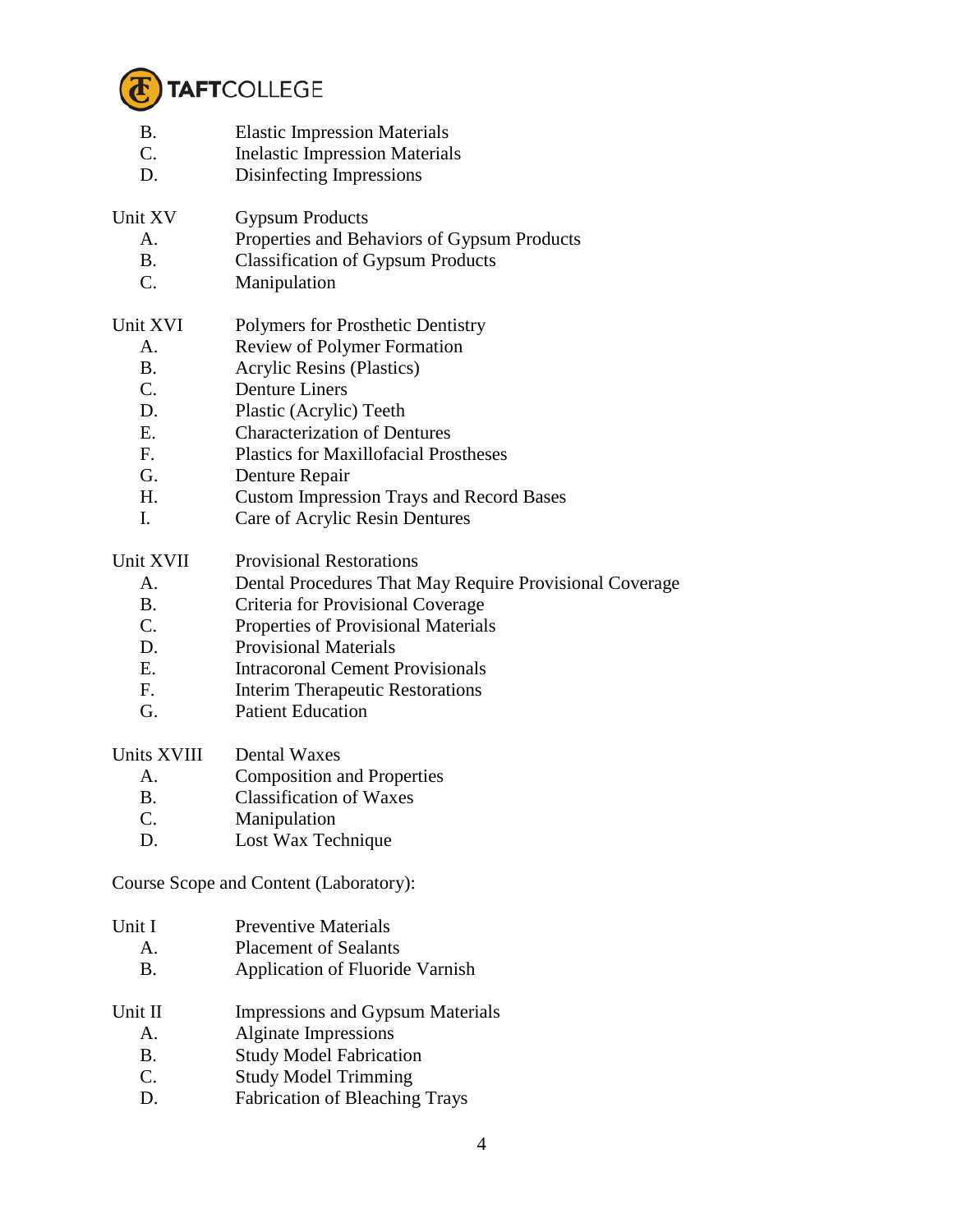

| Unit III<br>A.<br>$\mathbf{B}$ . | Abrasion/Polishing<br>Polishing Compounds<br><b>Amalgam Polishing</b> |
|----------------------------------|-----------------------------------------------------------------------|
| Unit IV                          | <b>Dental Cements</b>                                                 |
| A.                               | Types/Uses                                                            |
| B.                               | Manipulation                                                          |
| Unit V                           | Interim Restorations                                                  |
| $\mathsf{A}$ .                   | Placement of rubber dam                                               |
| B.                               | Placement of matrix and wedge                                         |
| C.                               | <b>Glass Ionomer Interim Therapeutic Restorations</b>                 |
| D.                               | Placement of Zinc Oxide Eugenol Provisional Restoration               |
| Е.                               | Fabrication of Tin/Silver Molar Provisional Crown                     |

Learning Activities Required Outside of Class:

The students in this class will spend a minimum of 4 hours per week outside of the regular class time doing the following:

- 1. Independent study and assigned reading
- 2. Completion of laboratory assignments for the final project

Methods of Instruction:

- 1. Laboratory exercises
- 2. Lecture and audio-visual presentations
- 3. Class discussions
- 4. Demonstrations of laboratory procedures.
- 5. Manipulation of actual dental materials discussed in lecture.

Methods of Evaluation:

- **1. E**xaminations and quizzes, including:
	- a. multiple choice questions
	- b. matching questions
	- c. true/false questions
- 2. Performance evaluation of laboratory assignments and final project (Study models).

Laboratory Category: Extensive Laboratory

Pre delivery criteria: All of the following criteria are met by this lab.

- 1. Curriculum development for each lab.
- 2. Published schedule of individual laboratory activities.
- 3. Published laboratory activity objectives.
- 4. Published methods of evaluation.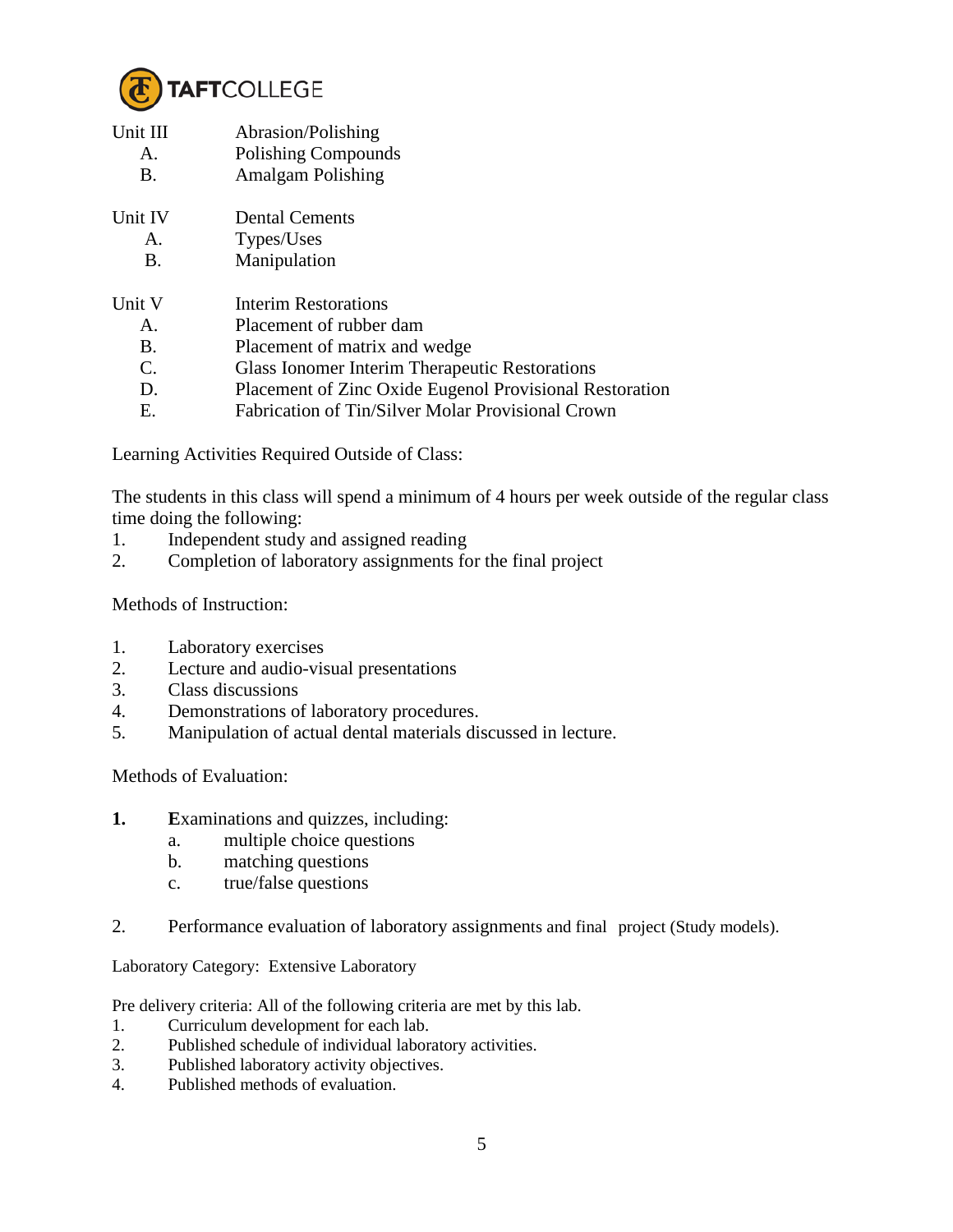

5. Supervision of equipment maintenance, laboratory setup, and acquisition of lab materials and supplies.

During laboratory activity of the laboratory: All of the following criteria are met by this lab.

- 1. Instructor is physically present in lab when students are performing lab activities.
- 2. Instructor is responsible for active facilitation of laboratory learning.
- 3. Instructor is responsible for active delivery of curriculum.
- 4. Instructor is required for safety and mentoring of lab activities.
- 5. Instructor is responsible for presentation of significant evaluation.

Post laboratory activity of the laboratory: All of the following criteria are met by this lab.

- 1. Instructor is responsible for personal evaluation of significant student outcomes (lab exercises, exams, practicals, notebooks, portfolios, etc.) that become a component of the student grade that cover the majority of lab exercises performed during the course.
- 2. Instructor is responsible for supervision of laboratory clean up of equipment and materials.

Supplemental Data:

| <b>TOP Code:</b>             | 124020: Dental Hygienist                                             |
|------------------------------|----------------------------------------------------------------------|
| <b>SAM Priority Code:</b>    | C: Clearly Occupational                                              |
| <b>Distance Education:</b>   | Not Applicable                                                       |
| Funding Agency:              | Y: Not Applicable(funds not used)                                    |
| Program Status:              | 1: Program Applicable                                                |
| Noncredit Category:          | Y: Not Applicable, Credit Course                                     |
| <b>Special Class Status:</b> | N: Course is not a special class                                     |
| <b>Basic Skills Status:</b>  | N: Course is not a basic skills course                               |
| Prior to College Level:      | Y: Not applicable                                                    |
| Cooperative Work Experience: | N: Is not part of a cooperative work experience<br>education program |